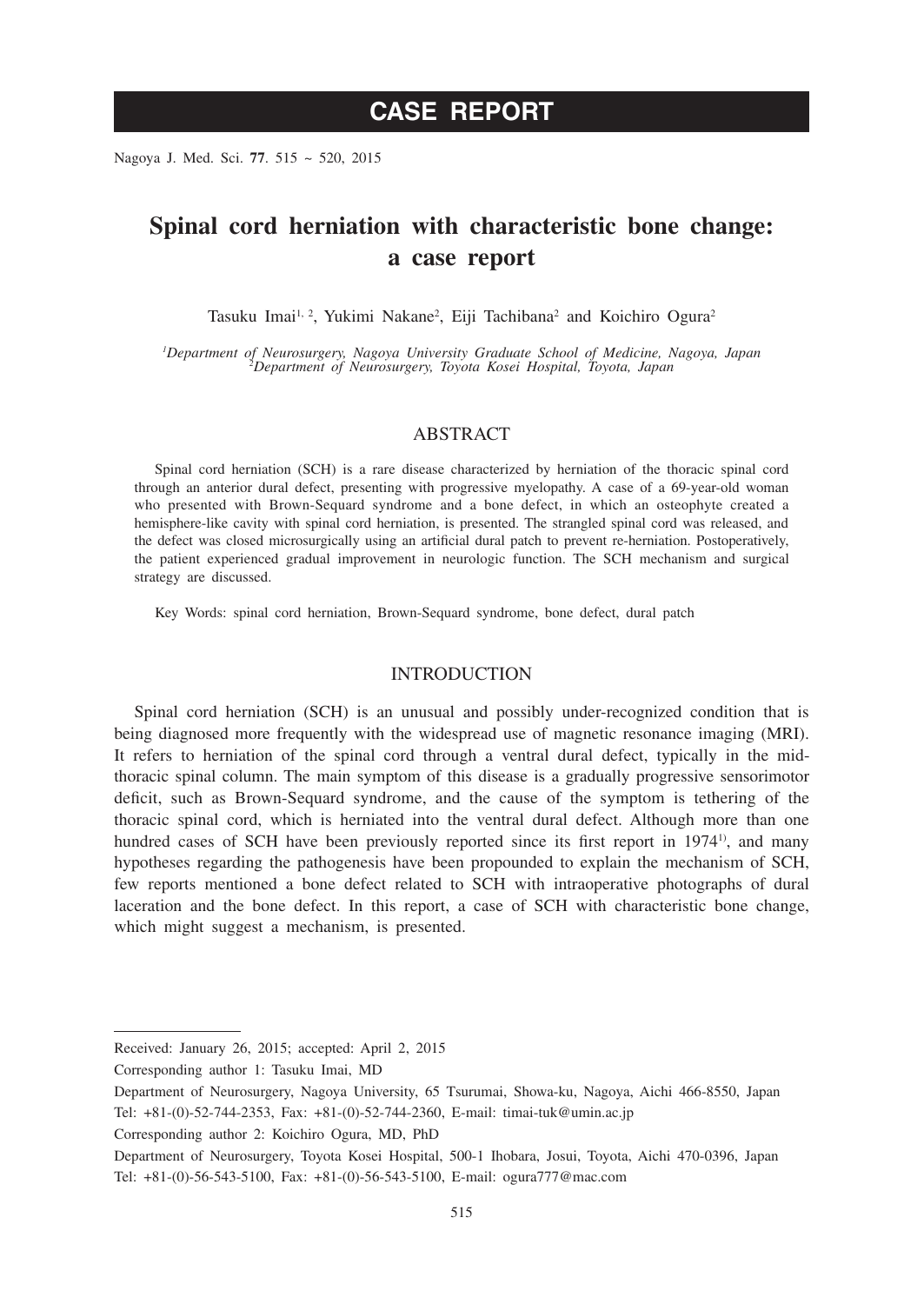#### CASE REPORT

A 69-year-old woman presented with progressive weakness of the right leg and limping over a period of three years. She reported an episode of falling from a stepladder, but described the trauma as mild and noted that it occurred 10 years ago. She had no history of spinal surgery. Neurological examination revealed spastic monoparesis of the right leg with acceleration of ankle clonus and an exaggerated deep tendon reflex. She could not walk more than 20 meters. She had loss of vibratory and position sense below the T4 level on the right side, combined with contralateral loss of pain and temperature sensation, typical of Brown-Sequard syndrome below the level of T4. Her bowel and bladder functions were normal. MRI showed focal thoracic cord pulling out from the epidural space and tethering ventrally through the dural defect at the edge of the T4 vertebral body level (Figure 1). CT myelography demonstrated an osteophyte that made a hemisphere-like cavity, and the spinal cord was herniated into the cavity. The cerebrospinal fluid (CSF) signal disappeared on the ventral side of the herniated lesion (Figure 2). Laminectomy was performed, along with intradural exploration of the spinal cord. The cord was herniated into the depressed region of the vertebral bone. The herniated part of the spinal cord was released microsurgically and redressed intradurally. The bone defect and laceration of the dura mater were seen, and duplication of the dura mater could not be identified (Figure 3). The laceration length was approximately 1.2 cm longitudinally. Additionally, a dural patch (polytetrafluoroethylene 10 mm×15 mm) was inserted to cover the dural defect, ventral to the spinal cord, to prevent re-herniation. The patch was held in place with stay sutures and 3 stitches each on both sides. A transient reduction in the voltage of motor evoked potentials during surgery was observed while the tethering of the cord was released, but it returned to normal baseline by the end of the operation. The patient's motor weakness improved gradually, and she was able to walk with a cane over 50 meters one week after the operation. Temperature sensation of her left leg returned to normal two weeks after operation. A postoperative MRI showed improvement of the ventral displacement of the spinal cord (Figure 4).



**Fig. 1 (a and b)** Preoperative MR (1.5-T) T2-weighted image Ventral displacement of the spinal cord at the inferior edge of the T4vertebral body in sagittal section (a), and herniation of the spinal cord into the right anterolateral aspect through the dural defect in axial section (b).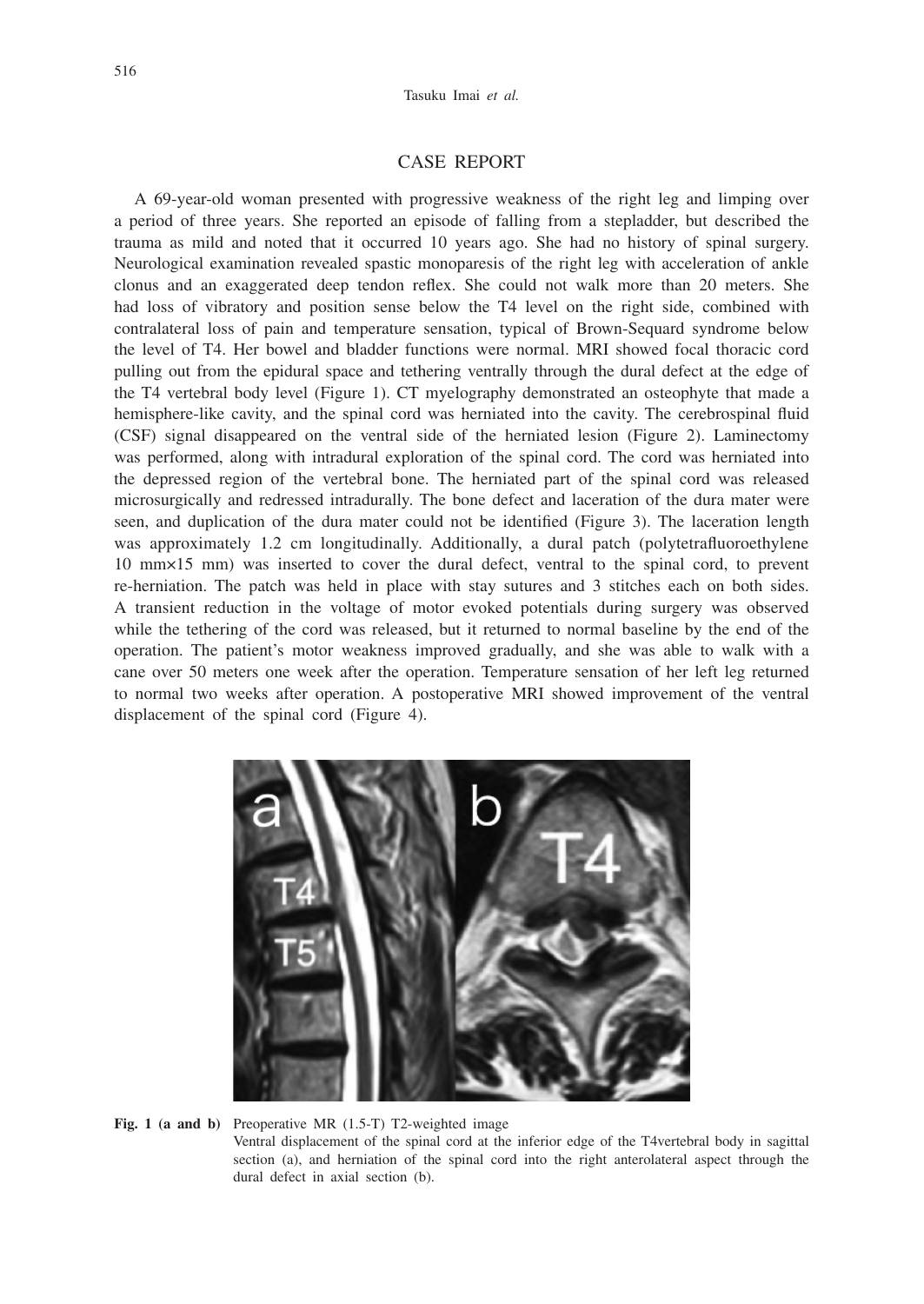

**Fig. 2 (a, b, c, d, e and f)** Preoperative CT myelography (axial section), rostral (a) to caudal (f) view An osteophyte has formed a hemisphere-like cavity (arrow), and the spinal cord in the right anterolateral side has herniated into the cavity. The CSF signal has disappeared into the ventral side of the cord.



**Fig. 3** Intraoperative photograph with laceration of the dura mater and bone defect Vertebral bone (white arrow) and bone defect (black arrow) with suction tube, and laceration of the dura mater (arrow heads).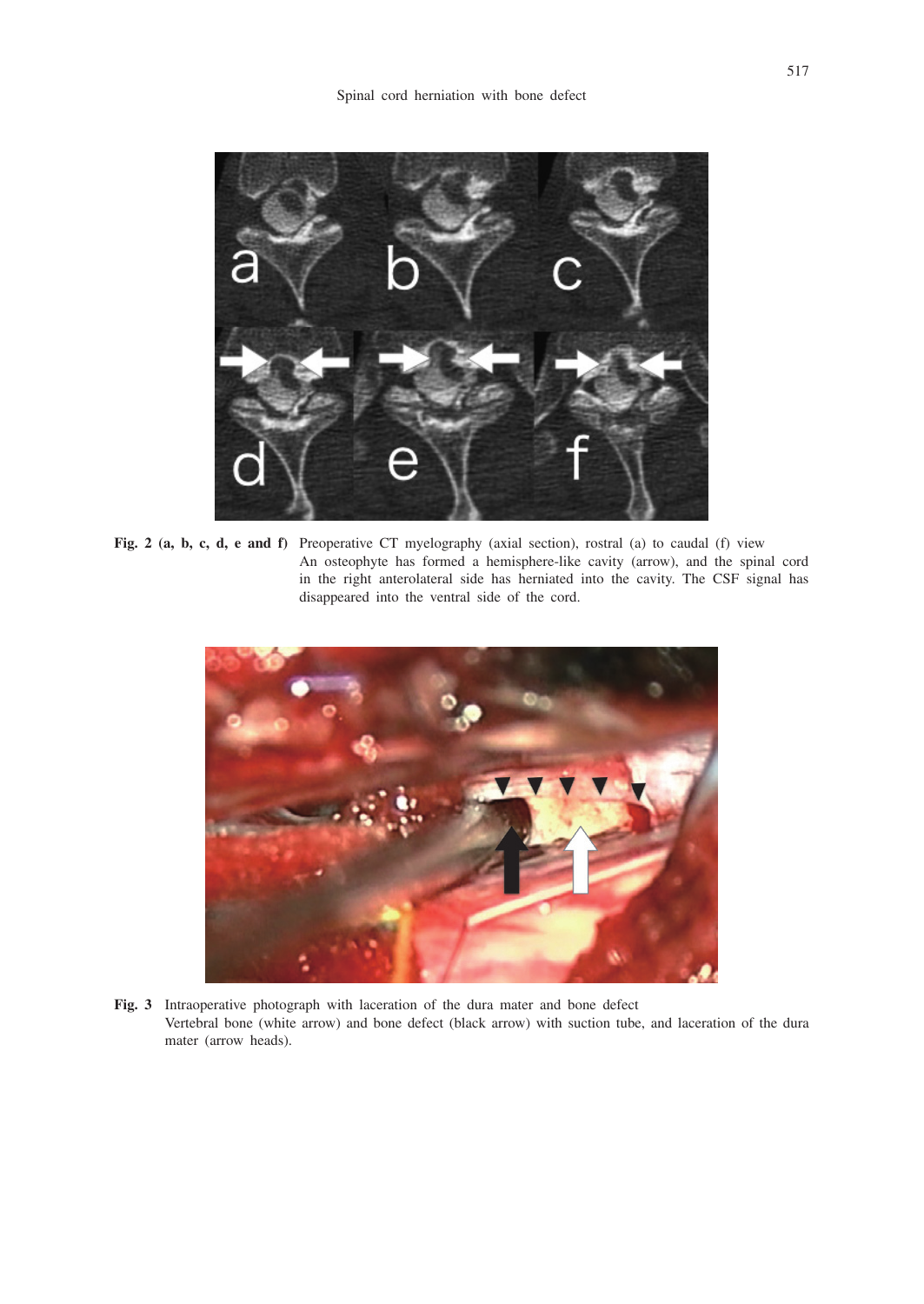

**Fig. 4 (a and b)** Postoperative sagittal (a) and axial (b) T2-weighted MR images showing that the ventral displacement of the spinal cord has improved.

## DISCUSSION

SCH is a rare condition in which the spinal cord herniates through a ventral defect, mostly occurring between T3 and T7 (80%) during middle age (mean age 51 years), and the main clinical presentations are Brown-Sequard syndrome  $(66%)$  and paraparesis  $(30%)$ .<sup>2)</sup> Since most cases of SCH have occurred at the thoracic level, an important factor might be the anatomical characteristics of the thoracic spinal cord. Thoracic vertebrae are formed in a kyphotic curve, and the thoracic spinal cord lies more ventrally here than the cervical and lumbar regions because of the characteristic physiological curvature. The cause of SCH remains speculative, but abnormalities of the dura mater seem essential in almost all previously reported cases. A defect or duplication of the ventral or ventrolateral dura mater has been noted. While the spinal cord herniates through the defect, the pathogenesis of the dural defect is unclear. Several theories to explain the occurrence of a ventral thoracic dural defect have been postulated, such as a history of trauma,<sup>3-5)</sup> thoracic disc herniation,<sup>4-7)</sup> congenital disorder,<sup>1, 8)</sup> a duplication of the ventral dura mater, $9-11$ ) arachnoid cyst, $12$ ) or an inflammatory process.<sup>13</sup> Analysis of 70 published cases with SCH revealed that the herniations occurred at the disc level in 67.1% of cases, a herniated nucleus pulposus was present in  $30.2\%$ , and osteophytes were present in  $29.8\%$ ,<sup>14)</sup> which might explain why SCH occurs in middle age.

In the present case, the intraoperative findings revealed a 1.2-cm longitudinal laceration of the ventral dura mater. In addition, CT myelography demonstrated the characteristic changes of the vertebral bone including two protuberances that formed a hemisphere-like cavity (subsidence). The cord had herniated through the dura mater directly into the depressed lesion of the vertebral bone. Although it is unclear how a physical force such as repetitive trivial trauma or the disc herniation can induce the dural defect, the characteristic bone changes might have played an important role in the induction of the dural laceration and defect in the present case. The ventral dura mater of the thoracic spine might have been stretched and injured because of unrecognized trauma3,5) or daily activities involving greater than average flexion and extension of the thoracic spine.<sup>4)</sup> The rugged bone changes of the vertebral bone adjacent to the dura mater could be one of the causes of dural laceration.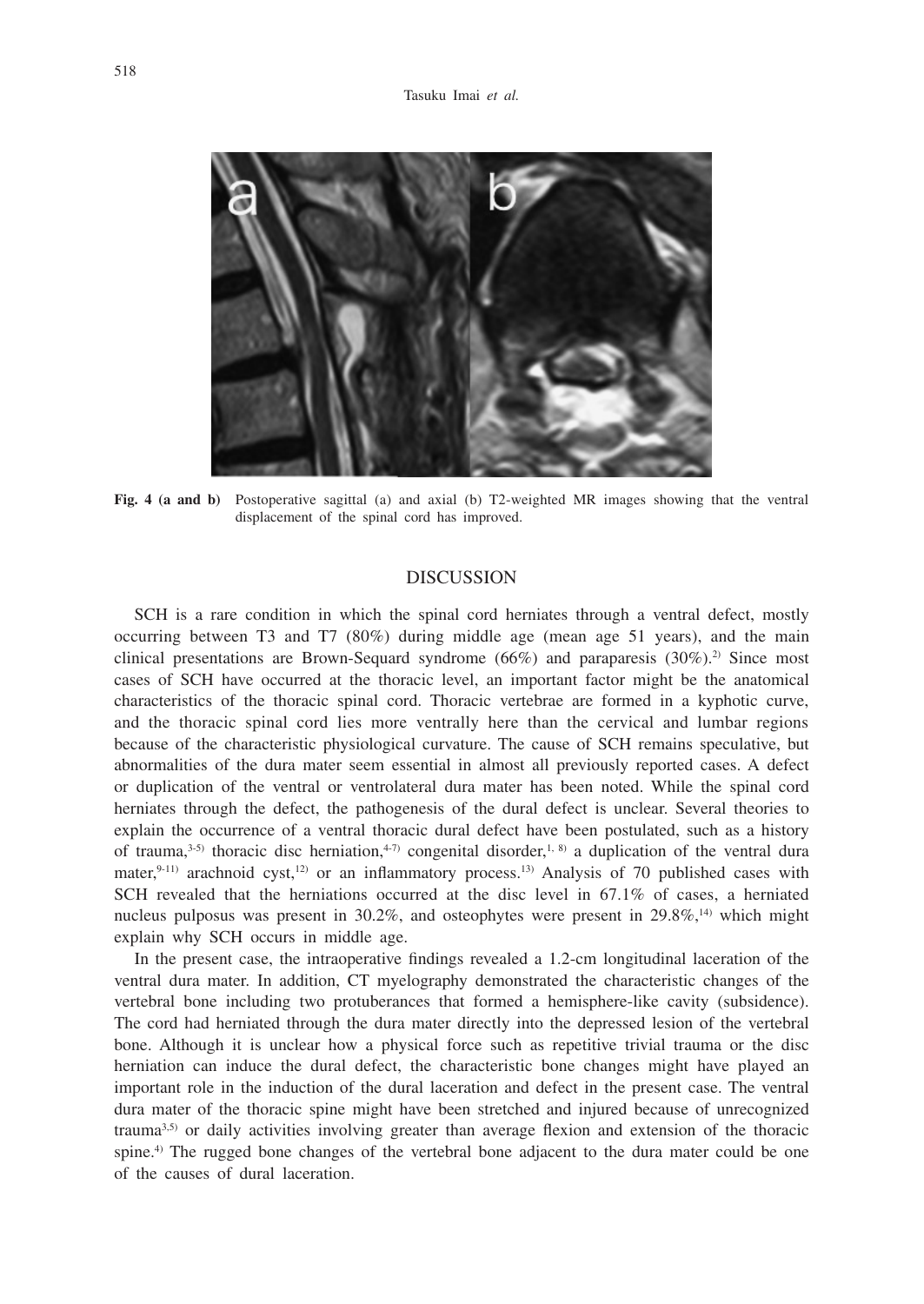The spinal cord develops adhesion to the dural orifice and becomes strangled, resulting in compression of the neural elements. The constant pounding of CSF pulsation, cardiac pulsation, respiratory movement, and negative pressure in the extradural space<sup>15)</sup> affect the spinal herniation, move the cord further into the dural hole, and the hole is slowly eroded. Neurological deficits may be due to thoracic spinal cord compression and ischemic change, tethering, and distortion. The majority of patients with SCH, especially symptomatic cases, need operation.<sup>2,16)</sup> There are 3 main surgical treatment strategies: (1) primary direct sutures to close the dural defect<sup>4,17,18)</sup>; (2) use of a dural graft to close the defect<sup>2,16,19-21)</sup>; and (3) enlargement of the dural defect.<sup>10,22,15)</sup> Groen *et al.* reviewed 129 cases of anterior thoracic spinal cord herniation,<sup>2)</sup> and they speculated that spinal cord release and subsequent widening of the dural defect might contribute to favorable results in motor function improvement. In the present case, the bony defect and protuberance of T4 vertebral bone seemed to play an important role not only for dural laceration, but also in lowering the pressure in the thoracic epidural space.

There have been a few previous reports of spinal cord herniation with a bone defect.<sup>23-25)</sup> Imagama reported that 5 of 12 SCH patients had a bone defect, and although a bone defect in itself was a poor prognostic factor for postoperative recovery, it was a characteristic imaging feature that predicted severe preoperative symptoms.25) While the patch method was adopted in the present case, in addition to the use of an artificial dura mater, it may be one of the useful techniques to prevent re-herniation of bone fragments packed into the defect.

Patient consent: The patient has consented to the submission of this case report to the journal. Conflicts of interest: None.

#### REFERENCE

- 1) Wortzman G, Tasker RR, Rewcastle NB, Richardson JC, Pearson FG. Spontaneous incarcerated herniation of the spinal cord into a vertebral body: a unique cause of paraplegia. Case report. *J Neurosurg*, 1974; 41(5): 631–635.
- 2) Groen RJ, Middel B, Meilof JF, de Vos-van de Biezenbos JB, Enting RH, Coppes MH, Journee LH. Operative treatment of anterior thoracic spinal cord herniation: three new cases and an individual patient data meta-analysis of 126 case reports. *Neurosurgery*, 2009; 64: 145–160.
- 3) Tronnier VM, Steinmetz A, Albert FK, Scharf J, Kunze S. Hernia of the spinal cord: Case report and review of the literature. *Neurosurgery*, 1991; 29: 916–919.
- 4) Borges LF, Zervas NT Lehrich JR. Idiopathic spinal cord herniation: a treatable cause of the Brown-Sequrd syndrome – case report. *Neurosurgery*, 1995; 36: 1028–1033.
- 5) Urbach H, Kaden B, Pechstein U, Solymosi L. Herniation of the spinal cord 38 years after childhood trauma. *Neuroradiology*, 1996; 38: 157–158.
- 6) Hausmann ON, Moseley IF. Idiopathic dural herniation of the thoracic spinal cord. *Neuroradiology*, 1996; 38: 503–510.
- 7) Watters MR, Stears JC, Osborn AG, Turner GE, Burton BS, Lillehei K, Yuh WT. Transdural spinal cord herniation: imaging and clinical spectra. *AJNR Am J Neuroradiol*, 1998; 19:1337–1344.
- 8) Masuzawa H, Nakayama H, Shitara N, Suzuki T: Spinal cord herniation into a congenital extradural arachnoid cyst causing Brown-Sequard syndrome. Case report. *J Neurosurg*, 1981; 55: 983–986.
- 9) Nakazawa H, Toyama Y, Satomi K, Fujimura Y, Hirabayashi K. Idiopathic spinal cord herniation: Report of two cases and review of the literature. *Spine (Phila Pa 1976)*, 1993; 18: 2138–2141.
- 10) Wada E, Yonenobu K, Kang J. Idiopathic spinal cord herniation. Report of three cases and review of the literature. *Spine (Phila Pa 1976)*, 2000; 25:1984–1988.
- 11) Aizawa T, Sato T, Tanaka Y, Kotajima S, Sekiya M, Kokubun S. Idiopathic herniation of the thoracic spinal cord: report of three cases. *Spine (Phila Pa 1976)*, 2001; 26: E488–491.
- 12) Sioutos P, Arbit E, Tsairis P, Gargan R. Spontaneous thoracic spinal cord herniation. A case report. *Spine*